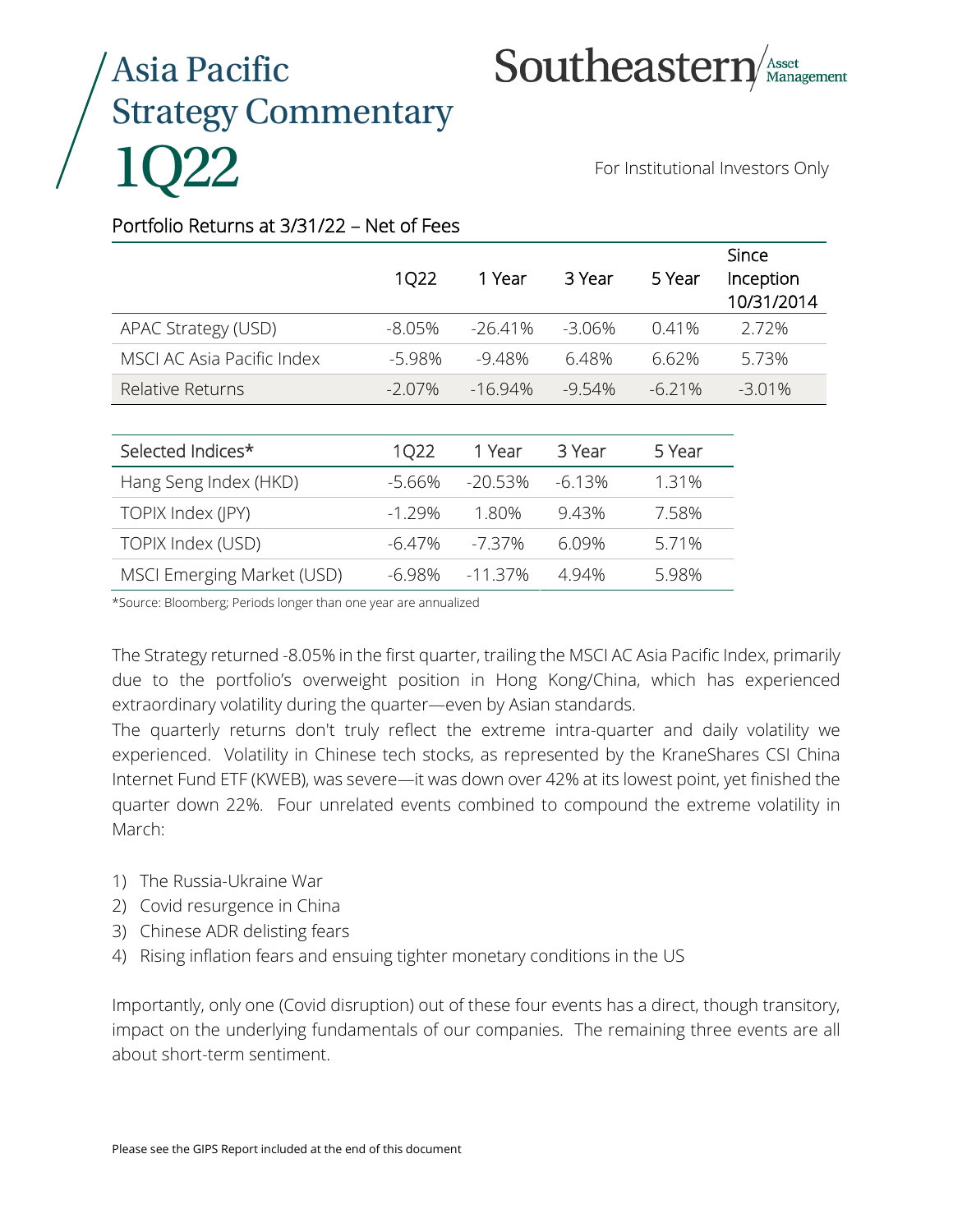

# Performance Year-To-Date

Price Return In USD (1/1/2022 to 4/4/2022)

China declared its friendship with Russia as having "no limits" with no "forbidden areas of cooperation" just days before Russia invaded Ukraine on February 24<sup>th</sup>. The market assumed the worst case—that China would be dragged into the conflict by supporting Russia and suffer from the same drastic economic sanctions that have left the Russian economy on the verge of collapse, with about half of its foreign exchange reserves frozen. Economic growth and the social stability that comes with it are of paramount importance to the Chinese Communist Party. Western sanctions on China would have major consequences (on both sides), so we believe that China will not actively support the invasion and will do the minimum necessary to prevent the US from imposing secondary sanctions on China. China has too much to lose from western sanctions. China needs to keep its manufacturing engine running and continue exporting to the West to ensure employment in an already weak macro environment. It also depends on Western inputs to produce goods such as iPhones. About half of China's exports go to the US and the EU, and its largest import is semiconductors, an industry dominated by Taiwanese and US technology. Furthermore, the bulk of its \$3.2 trillion of foreign exchange reserves is in the US and EU, which are at risk of being frozen. On the other hand, imposing sanctions on China would further dent an already fragile global supply chain and fuel inflation, becoming a political hot button in the US.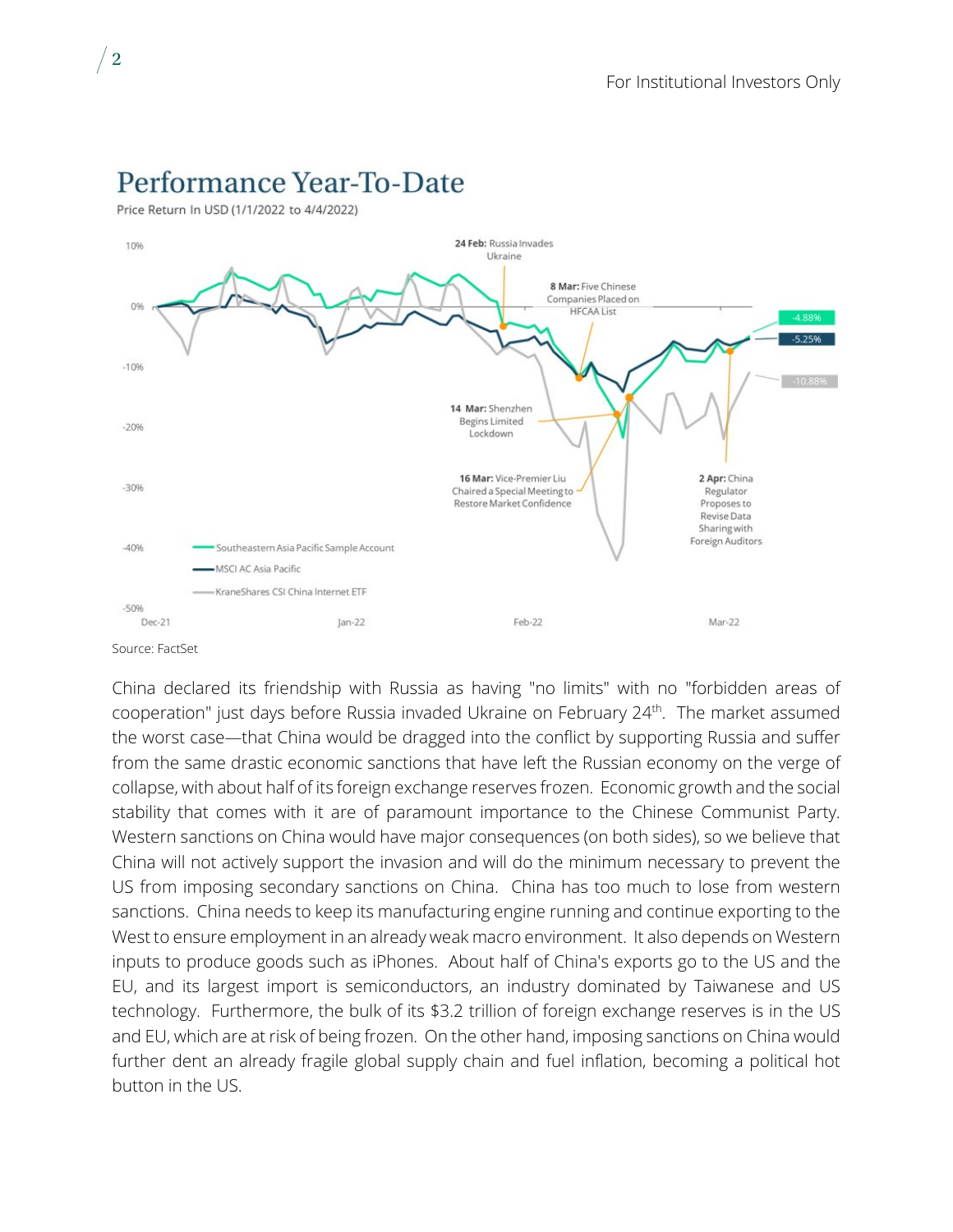On top of Russia-Ukraine sanction fears, China is currently suffering from its worst episode of Covid since Wuhan, with about 373 million people in 45 cities, making up 40% of its economy under complete or partial lockdown, based on [estimate from Nomura economists.](https://www.bloomberg.com/news/articles/2022-04-12/china-s-li-issues-third-warning-on-growth-as-covid-takes-toll?sref=aizPl64O) Major cities have been locked down, including Shanghai and Shenzhen. Shanghai, a city with 25 million residents, is locked down to perform extensive Covid testing. It is the epicenter of China's worst virus outbreak so far. Retail sales and travel have plunged, and already weak property sales have weakened further. Covid is rampant in Hong Kong, with death rates per capita among the highest in the world because a large percentage of Hong Kong's elderly are unvaccinated. China faces the same problem, with about 20% of its elderly above 60 years not fully vaccinated – around 50 million people. In Zhuhai, for example, as of March 8th, only 60% of those over 70 years old have been vaccinated. China's under-resourced hospital system cannot deal with an uncontrolled outbreak of Covid variants, given their low vaccination levels and lack of mRNA vaccines (currently under clinical trials).

Further compounding the volatility in March, an initial batch of 11 Chinese companies were placed on the "Provisional list of issuers identified under the Holding Foreign Companies Accountable Act (HFCAA)," which starts the clock on a three-year timeline leading to the delisting of the ADRs from US stock exchanges. Despite many ADRs already being dual-listed in Hong Kong, investors in Chinese ADRs panicked. News of potential ADR delisting fueled share price volatility despite having no effect on companies' business fundamentals.

In advance of delisting, investors can simply convert their ADRs into Hong Kong listed shares. This is what we have done with our holdings in Alibaba and Baidu. Chinese ADRs could also list in Hong Kong without issuing equity at value-dilutive prices. In fact, more than a decade ago, that's what Melco Resorts did. The company completed a dual primary listing by way of introduction in [Hong Kong.](https://www.sec.gov/Archives/edgar/data/1381640/000119312511325143/d262456dex991.htm) We hold two ADRs - Melco Resorts (MLCO) and JOYY (YY) - which don't have secondary listings. That said, they could potentially change auditors to solve the issue. The overwhelming majority of our exposure to Melco is through our holding Melco International, listed in HK, not Melco Resorts. Currently, the Public Company Accounting Oversight Board (PCAOB) cannot review audit papers of auditors in Mainland China and Hong Kong. However, in the case of JOYY and Melco, most of their assets are outside of Hong Kong and Mainland China. JOYY's China business was sold to Baidu and is currently awaiting approval from the competition authorities. JOYY is a Singapore company with most operations outside China. Melco is a Cayman company with no operations in Mainland China. One quick solution could be to change auditors from Hong Kong or mainland China to Singapore. One company that we do not hold, but that serves as a good example of corrective action, is **BeiGene**. The company recently switched auditors to Ernst & Young USA from Ernst & Young China for its US Securities and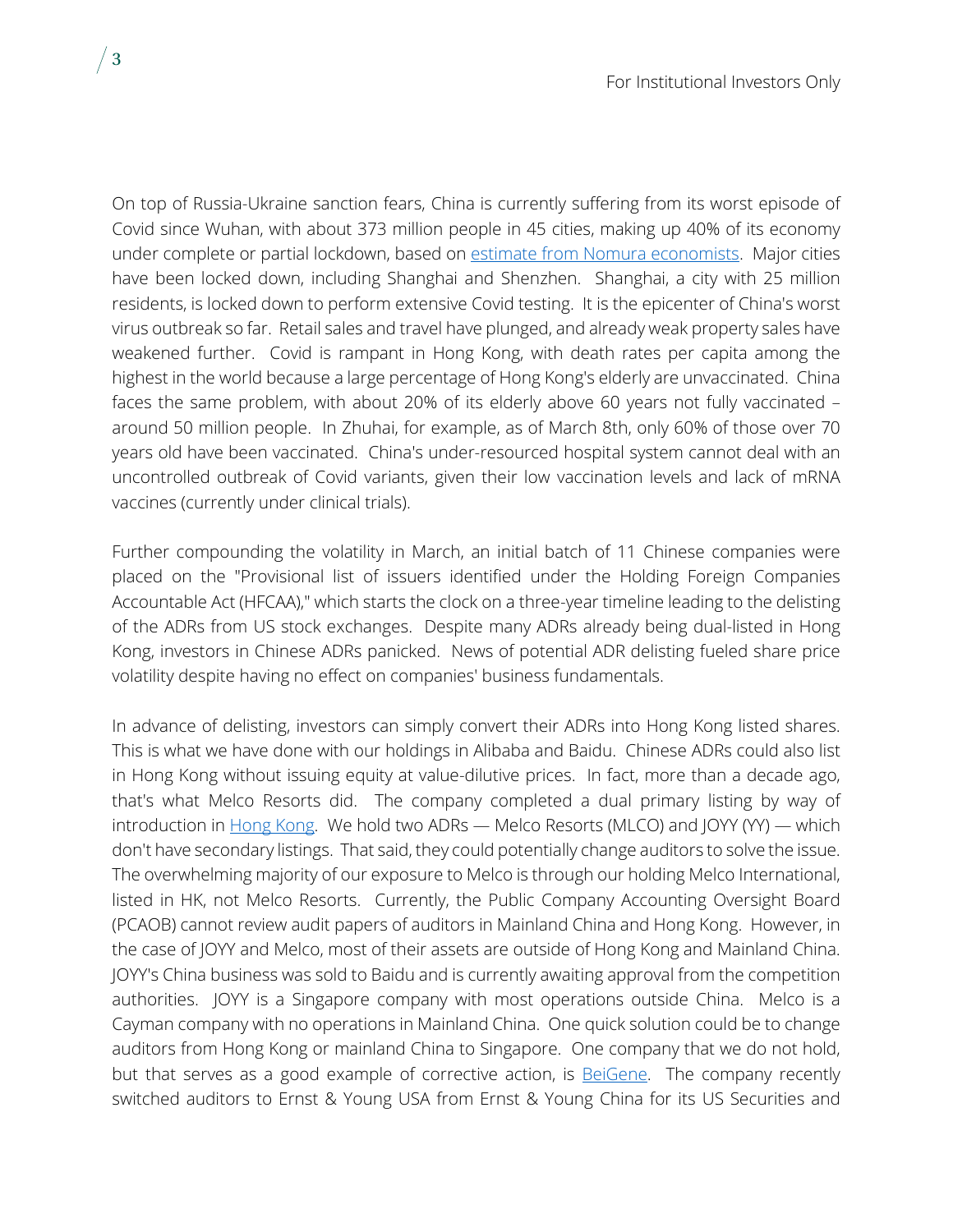Exchange Commission (SEC) audit reports to avoid a de-listing in the US. We have not converted the small amount of CK Hutchison exposure we hold via ADRs, as they are unsponsored Level 1 ADRs. CK Hutchison does not have an annual reporting obligation with the SEC and is not covered under the HFCAA.

In April, in a significant concession to US regulators, Chinese regulators [proposed](http://www.csrc.gov.cn/csrc/c101981/c2274589/content.shtml) to revise the rule regulating how Chinese companies listed overseas should handle confidential and sensitive information. Chinese authorities are preparing to give US regulators full access to audit working papers of the majority of the 200+ Chinese ADRs. This potentially paves the way for US-China audit cooperation and reduces Chinese ADR de-listing risk.

Shifting a company's primary listing to Hong Kong will be beneficial in attracting new investors. It will enable them to be listed on the Hong Kong Stock Connect program, allowing mainland Chinese investors to invest in Hong Kong-listed stocks. Chinese ADRs/overseas-listed stocks are suffering from capitulation primarily from foreign investors. However, the earnings and fundamentals of the Chinese ADRs and dual listed companies we own are not imploding. On the contrary, they are still growing, despite macro weakness. We firmly believe that if the earnings remain resilient, stock prices will invariably follow in time. While it takes years to build strong franchises with resilient earnings streams, market sentiment can change on a dime. Chinese investors are taking advantage of the noise, buying these strong franchises on the Hong Kong Stock Exchange at bargain prices as shown in the charts below. So are we!



## Southbound Turnover on the HK Stock Exchange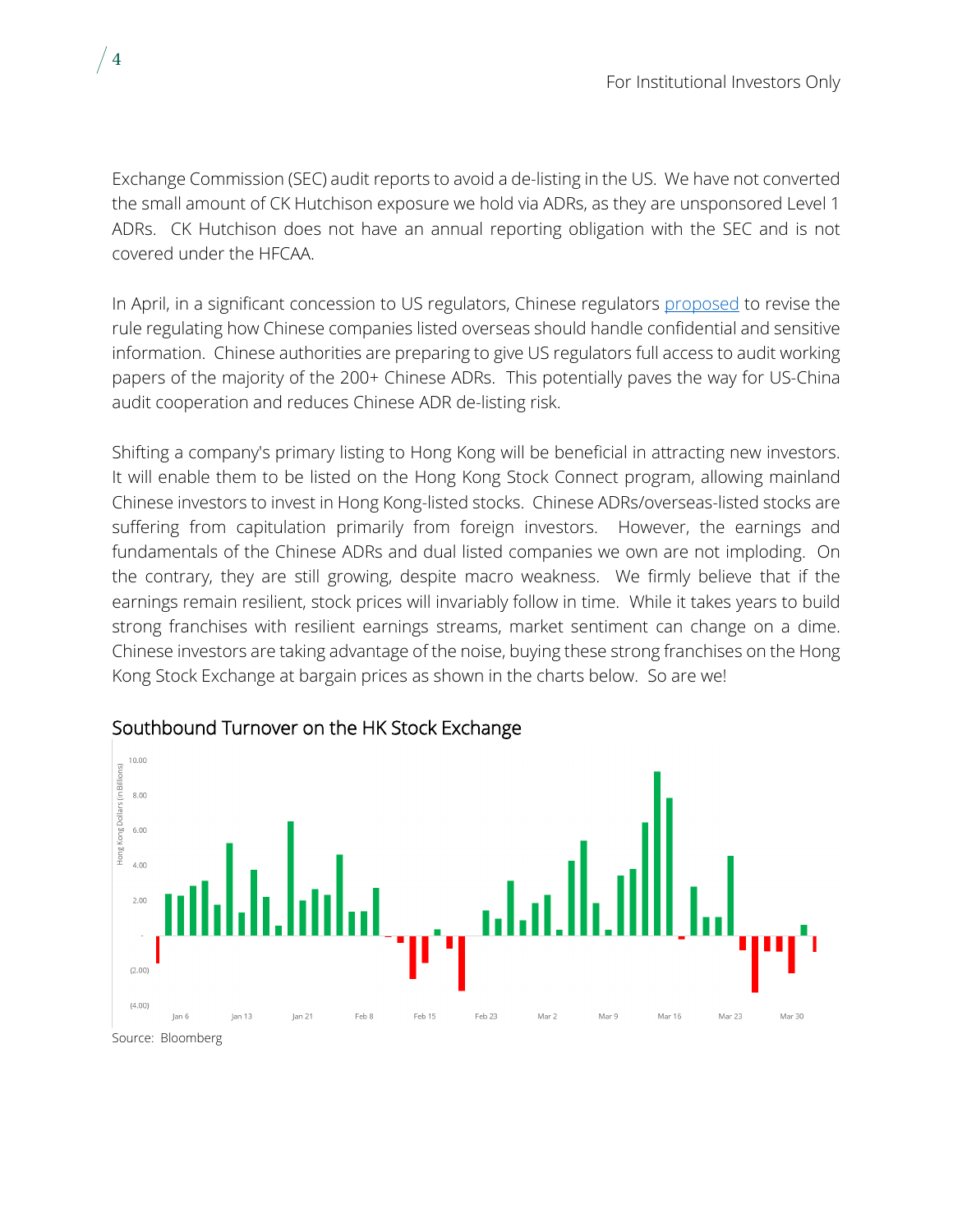

Notably, both the multiples and earnings are currently depressed due to China's zero Covid policy and consumption slowdown.

On March 16th, Vice-Premier Liu He chaired a special Financial Stability and Development Committee (FSDC) meeting to restore market confidence. The meeting readout addressed market worries, driving a dramatic recovery in the Chinese capital markets. Market commentators likened Liu He's declaration to China's "Draghi moment" when the European Central Banker (ECB) Mario Draghi declared in 2011 that the ECB is "ready to do whatever it takes to preserve the euro. And believe me, it will be enough."

## Key Points:

- 1. Carry out more easing policies to support the economy in Q1 and pledged to "actively introduce market-friendly policies "to maintain stable operation of the capital market."
- 2. He called for "effective risk prevention and mitigation solutions" to deal with the struggling property sector.
- 3. Signaled a quick end to Beijing's 'anti-monopoly' policies, tasking "relevant agencies with completing rectification work on large platform companies as soon as possible."
- 4. Suggested that both sides are making decent progress and deliberating concrete resolutions on the auditing dispute between the China Securities Regulatory Commission (CSRC) and the Public Company Accounting Oversight Board (PCAOB).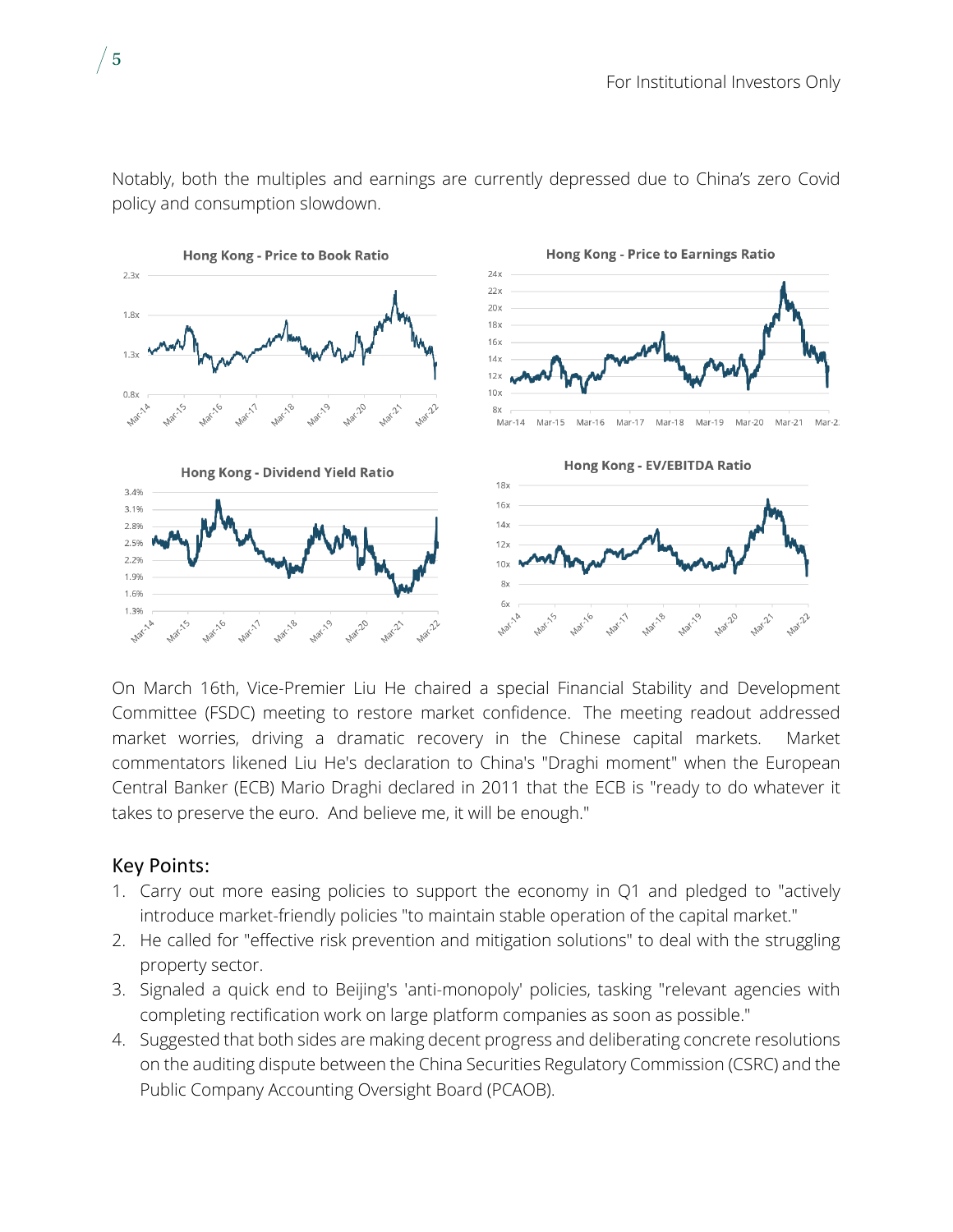Most importantly, the meeting stated that for all policies that could have a major impact on the capital market, financial regulators must be consulted in advance to maintain stability and coherence of policy expectations. The FSDC will coordinate this process and hold those accountable for failing to consult the regulators ahead of policy announcements, indicating disciplinary actions (using the powerful anti-corruption watchdog).

On April 6th, Premier Li Kegiang chaired a State Council executive meeting to further [stress](https://english.www.gov.cn/premier/news/202204/06/content_WS624db740c6d02e5335328d68.html) "maneuvering monetary policy tools to bolster real economy." The State Council "decided to use monetary policy tools as appropriate to more effectively support growth of the real economy." Just a few days later, on April 11<sup>th</sup>, Premier Li [emphasized](https://english.www.gov.cn/premier/news/202204/11/content_WS6254403fc6d02e533532911a.html) in another meeting that authorities shall "add a sense of urgency" in implementing existing policies to deal with the mounting downward pressures. Given the macro headwinds China is facing and the targets set for GDP growth, we believe more aggressive financial support will be launched to stimulate economic activity. China's supportive policy is in stark contrast to the US, tapering asset purchases, raising the federal funds rate, and shrinking its balance sheet. In China, we have already seen new bank lending rise above expectations in March, confirming that the government followed through on its statements around loosening monetary policy.

We live in an unprecedented world for our generation. We have a full-scale war in Europe, a cold war between China and the US, high inflation for the first time in decades, high energy prices, and a reversal of decades of globalization and trade integration. The financial system has also been used as a weapon against rogue states to an extent not imagined by most players. Investors now have to worry more about the safety of foreign currencies and securities – even for government bonds previously thought of as risk-free. As inflation and interest rates increase, eroding the value of longer duration free cash flows, it has become even more critical to seek higher-yielding and faster-growing free cash flow (FCF) generating assets with pricing power. Despite interest rates spiking upwards in the US, real yields on US treasuries remain negative. While this may be the cost of "safety," this is no longer the case for foreign governments like Russia, which had the vast majority of its US and European government bond holdings frozen. This loss of "safety" premium negatively affects governments that fund their current account deficits with foreign borrowings.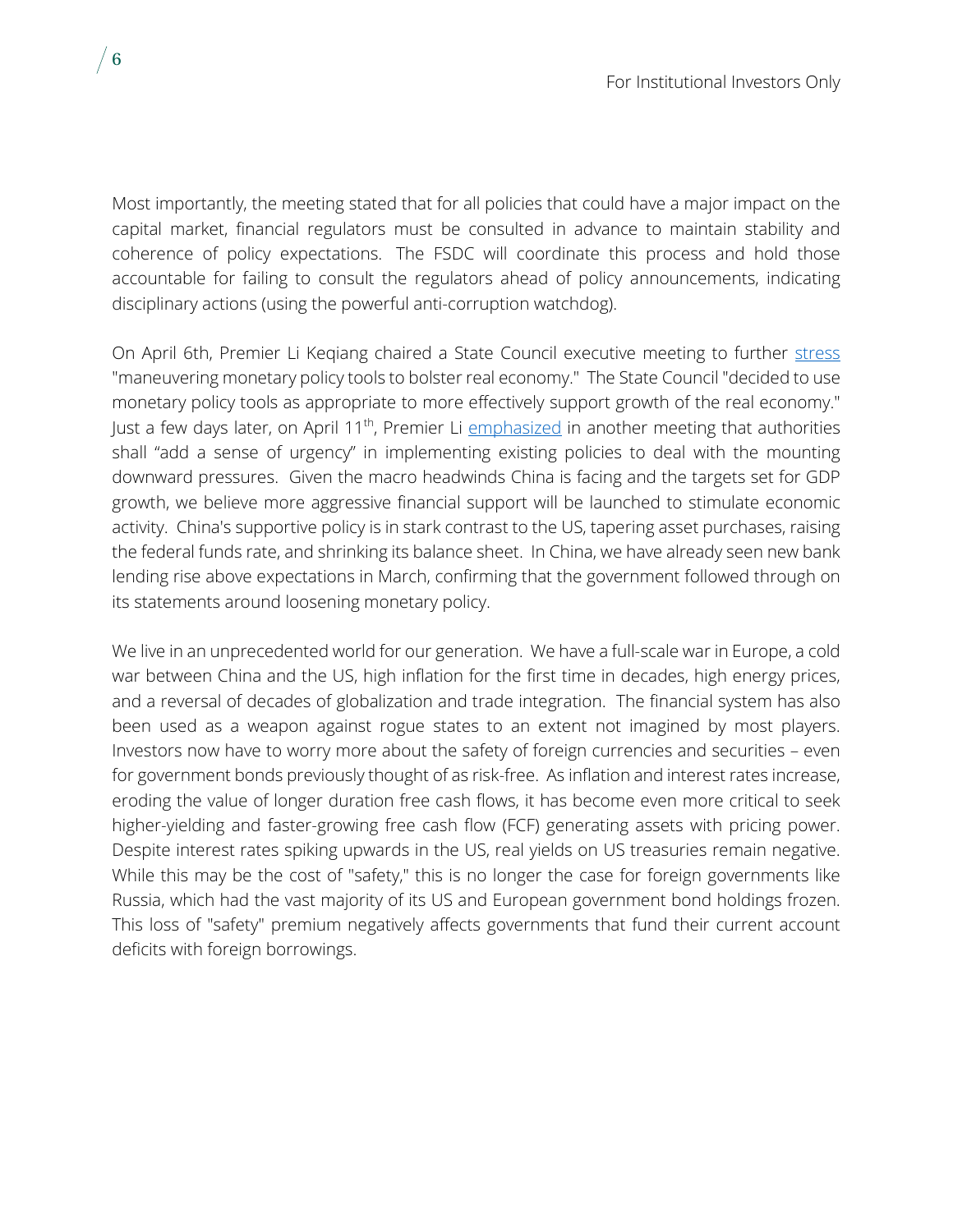

With the Hang Seng China Index offering double-digit earning yields that are growing faster than inflation and Chinese government bonds offering positive real yields, the opportunity set is compelling in Greater China. In Hong Kong, insiders have been voting with their feet. In Q4 2021, insiders bought 9x more than insiders sold on the Hong Kong stock exchange (revised up from the 3x last reported by 2iQ). In March, during the extreme market volatility, the insider buysell ratio was around 6x, according to 2iQ.

In the China tech space, buyback activity has quickly accelerated. Alibaba led the pack with its \$25 billion buyback program, which was upsized from \$15 billion and from \$10 billion the year before. In the first nine months (April-Dec) of the fiscal year, the company repurchased \$7.7 billion, and in the March quarter has repurchased \$1.5 billion so far – a \$10 billion annual run rate. Given the ridiculously low valuation levels of Alibaba, this makes a lot of sense.

"We believe that the market has not placed sufficient value on Alibaba's business in terms of how it's being driven by this multi-engine strategy. The full value of each of these businesses is not being reflected in where we're at today. And this is a big part of the reason why we're pursuing a share buyback strategy." Alibaba CEO Daniel Zhang, February 24th, 2022

Recently, we've heard market commentary that the Chinese tech sector is controlled and owned by the government. We don't subscribe to this blanket opinion. The capital allocation decision to repurchase shares on this scale and the significant cost-cutting and employee lay-offs among our investees in the China tech sector do not reflect a government's typical actions, but rather the efforts of owner-managers focused on increasing shareholder value.

Alibaba is not alone in re-allocating significant cash flow towards share repurchase to take advantage of the opportunity created by volatility. Many Chinese companies have recently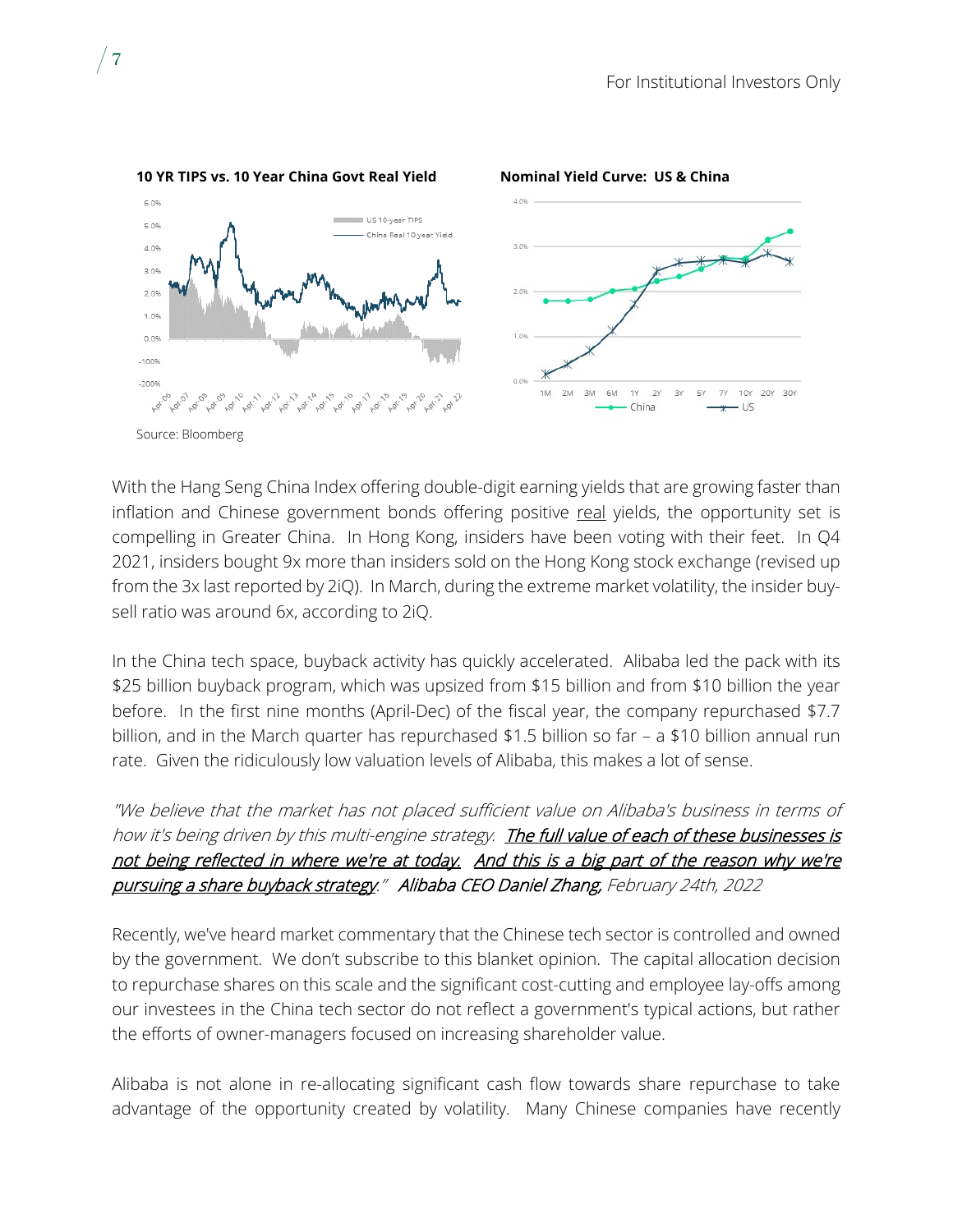announced buybacks, to name a few: Tencent, Xiaomi, Vipshop, Weibo, JD.com, JD Health, Ping An, Ping An Healthcare, and YUM China. The record scale of buybacks among the worst-hit overseas-listed Chinese companies has been encouraging, demonstrating focus on creating shareholder value and reflecting confidence in their companies' prospects.

We have also seen significant share repurchases across our portfolio. Besides Alibaba, Tencent's buyback is also noteworthy. Before entering the earnings blackout period in January, Tencent was repurchasing about HK\$200mm per day, doubling last year's pace. In March, Tencent returned to the market and ramped up the buyback pace to HK\$300mm per day post blackout. Year-to-date, Tencent is the largest share repurchaser on the Hong Kong stock exchange; with a \$16 billion special dividend of JD.com shares, which we received in the quarter, and a regular cash dividend, our shareholder return has been about 4.1%. JOYY is another one that warrants honorable mention. In the most recent quarter, the company allocated over \$200mm towards buybacks, more than what was repurchased in 2020. While the absolute amount is not the largest, it is significant considering the \$3 billion market capitalization of JOYY. It is encouraging that JOYY has about \$1 billion remaining in its repurchase authorization that it intends to deploy fully this year. Seria, the Japanese 100 yen operator, which we re-initiated as an investment during the quarter, repurchased shares for the first time since listing in 2003, reflecting the compelling valuation of the company and the positive evolution of CEO Kawaii-san's thinking on capital allocation. Baidu, CK Hutchison, Man Wah, and Prosus have also repurchased shares in the quarter. Furthermore, management at CK Asset, Man Wah, New World Development, and Prosus bought shares in the last few months.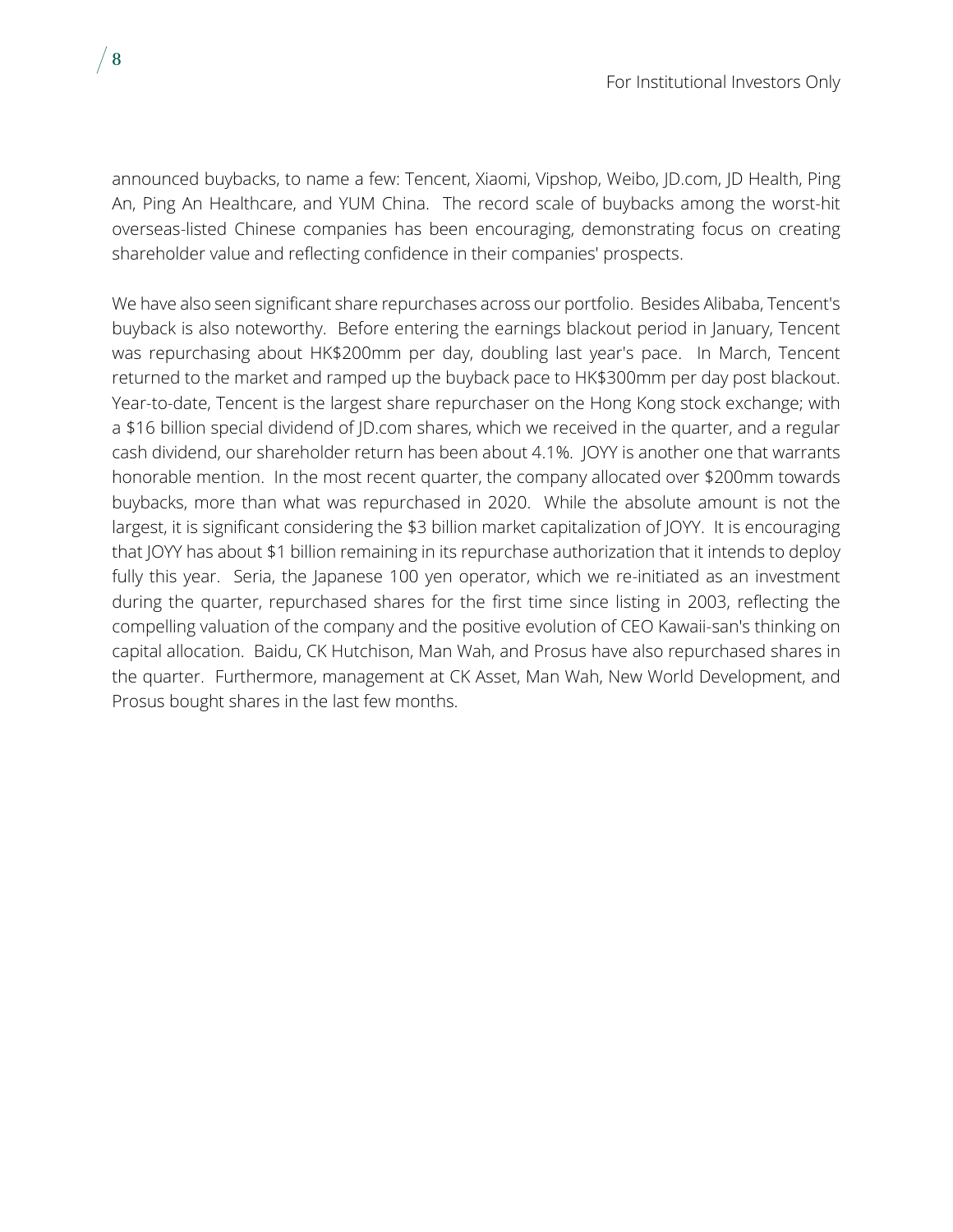#### **Outlook**

We have added more personal capital to the strategy in March, as we believe valuations are the most attractive since the GFC. Will China trade at a perpetual discount moving forward? We don't think so, but even if it does – there is an immense opportunity to be in the right companies as they close that massive discount to a more reasonable discount versus global peers.



# MSCI China Index Forward P/E Divided By MSCI AC World Index Forward P/E

#### **Portfolio Changes**

As you would expect during periods of high volatility, we made a lot more changes than usual to take advantage of opportunities. We initiated four new investments – two in Japan (Oisix and Seria) and two in China (Man Wah and a dual-listed ADR that we'll discuss next quarter). Among the new buys, Seria and Man Wah are repeat investments. We also increased our investment in Alibaba, Tencent and Tongcheng Travel, as prices declined even further in the quarter, as China tech bore the brunt of the volatility. We exited Dairy Farm and Health and Happiness and reduced six other investments to fund the new investments.

#### **New Investments**

During the quarter, we invested in Japanese online fresh food retailer Oisix ra daichi (Oisix). Maybe akin to an online version of Whole Foods, Oisix is an online retailer specializing in subscription sales and delivery of organic meal kits, fresh food products, and ingredients. The company has three domestic brands—Oisix, Daichi wo Mamoru Kai (Daichi), Radish Boya, and a US brand Purple Carrot that all offer home delivery services. Meal kits that can be prepared in 20 minutes account for 40% of revenues, with other quality fresh food groceries accounting for the rest. Customers typically sign up for a box of meal kits or fresh foods to be delivered on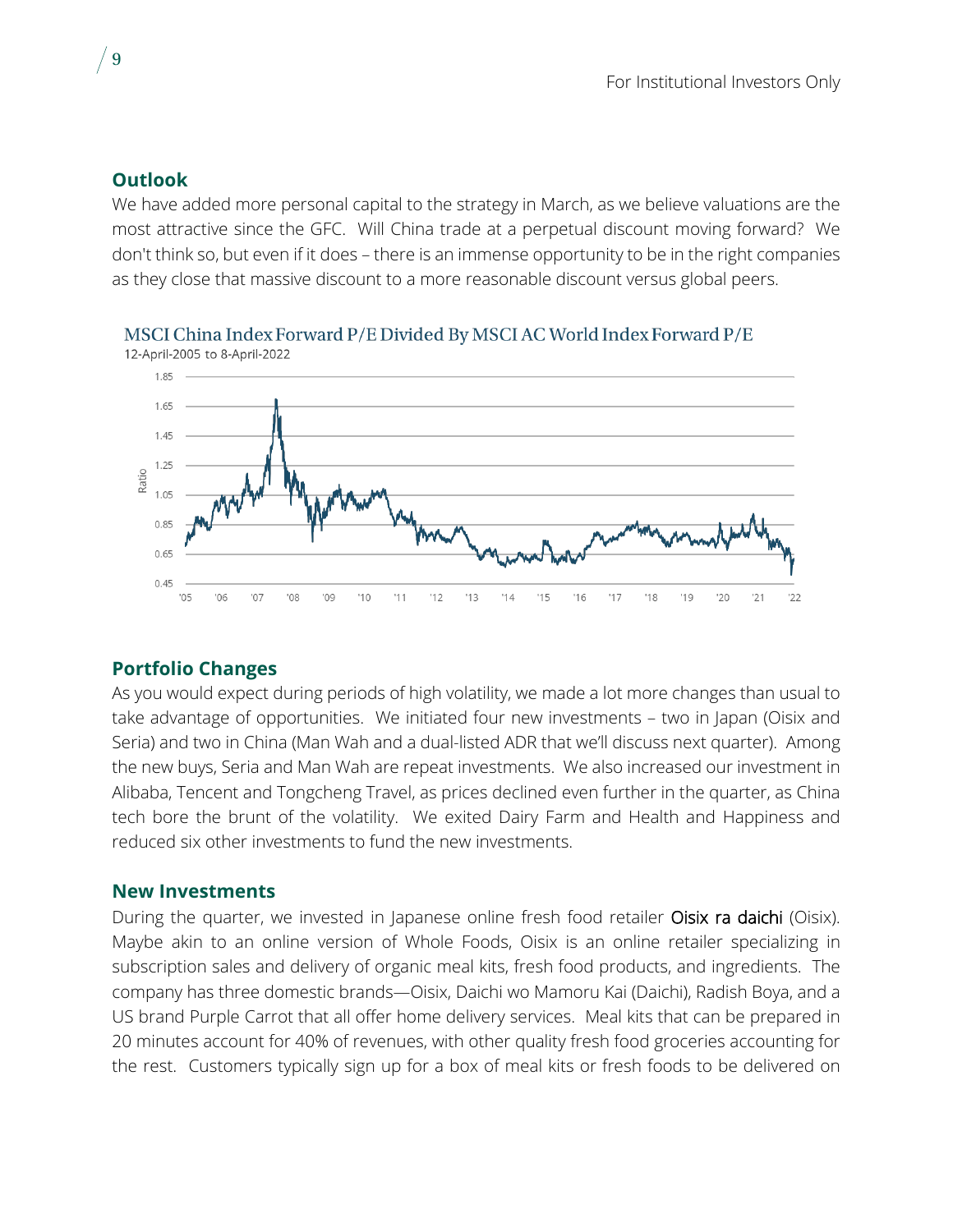average 2-3x per month, with an average monthly spend of 12k yen for its largest product line Oisix and an average monthly spend of 23k yen for its upscale Daichi brand.

In contrast to the typical e-commerce (EC) website, where one-off purchases account for most sales, most Oisix customers are subscribers to a weekly/bi-weekly home delivery service. Each week, customers can add or delete items as necessary from a recommended list of products found in their shopping carts. Because the orders received from customers are passed along to producers, the company can usually avoid holding inventory at its distribution centers, keeping spoilage costs significantly below other online supermarkets and brick-and-mortar retailers.

Perishable fresh food is the unconquered territory where nearly all online players are lossmaking. Unlike traditional EC, fresh food EC has much higher logistics requirements in shorter delivery time and end-to-end temperature-controlled logistics to ensure product quality. The harsh unit economics results in low margins. Unlike most online food/grocery delivery players, Oisix is profitable, generates positive cash flow, and enjoys high returns on invested capital. Oisix generates 50% gross margins, 20% EBITDA margins pre-CAC & pre-corporate expenses, and 7% consolidated EBITDA margins. In the last ten years to March 2021, Oisix has generated 2.9x more after-tax operating cash flow than the company has spent on Capex and acquisitions. Oisix targets 10% corporate EBITDA margins in the medium term primarily through operating leverage. We view this target as achievable, if not conservative. The largest global comparable, HelloFresh achieved 13.5% adjusted EBITDA margins in 2020 during COVID. While 2020 was a bumper Covid year, HelloFresh projects 10-15% long-term EBITDA margins, with their more mature regions generating higher than 20% EBITDA margins. This is in-line with another listed competitor Marley Spoons' stated long-term operating EBITDA margin potential of 15+%.

The stock pulled back meaningfully because of the concerns around Oisix being a Covid reopening loser, the entrance of German competitor HelloFresh in Japan, and short-term operational issues due to opening a new distribution center. With very low online food/grocery penetration in Japan, Covid boosted the market's awareness of online food/grocery/meal kit delivery and allowed the company to accelerate market growth cheaply. Combined with competitor HelloFresh's entrance in Japan, market awareness should continue to grow. Oisix, which has built an extensive direct from farm supply chain network and strong brand equity, will be the primary beneficiary of market growth. In January, a relocation issue at Oisix's Ebina distribution center led to delays in deliveries, which attracted media attention and caused investor concerns. Oisix quickly fixed the logistics issue, and the churn rate did not increase meaningfully, indicating that customers remained loyal. The new distribution center will expand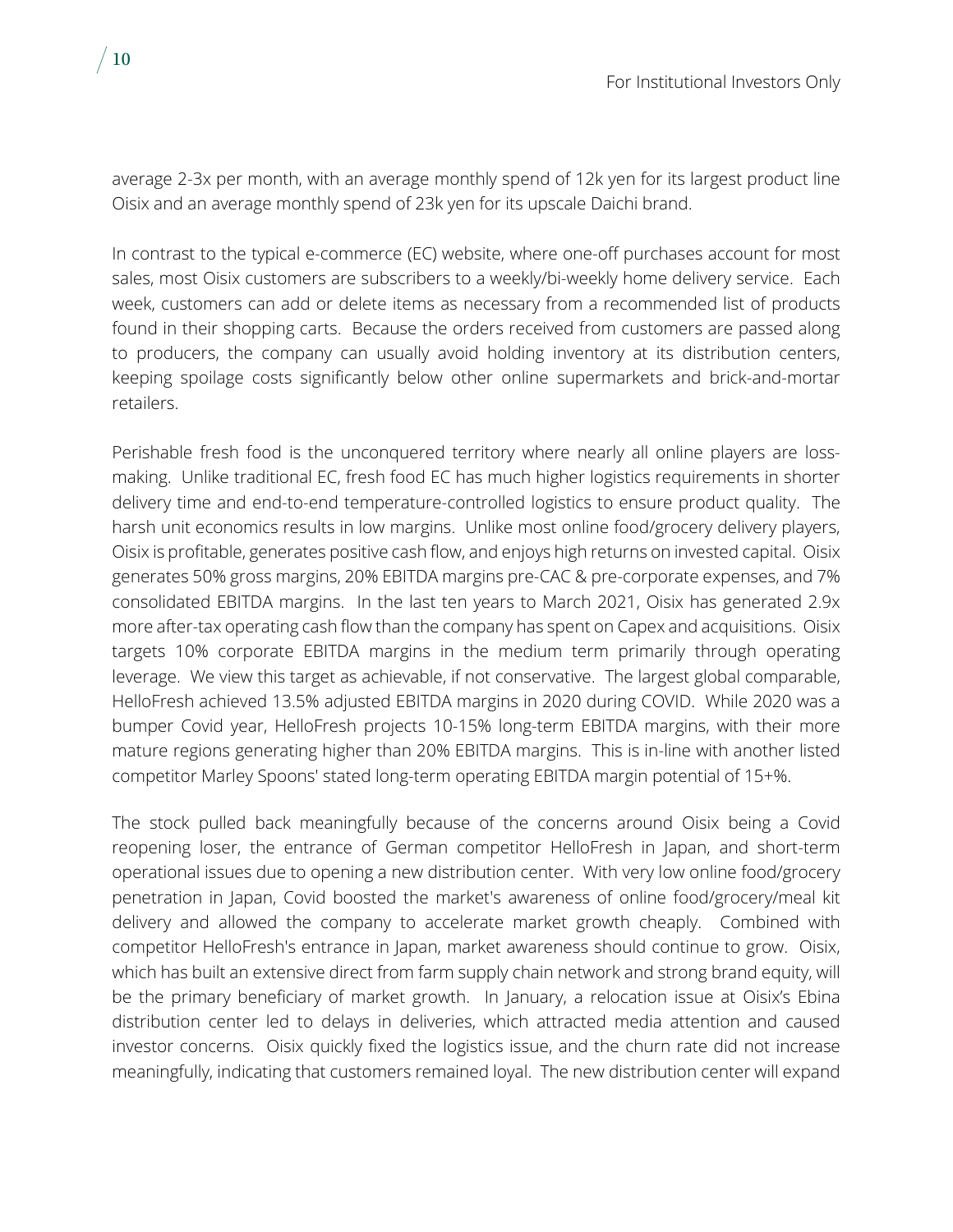shipping capacity, improve operating efficiency, and consolidate multiple facilities. We took advantage of the volatility and initiated an investment in the company.

Through our investments in numerous fragmented industries in Japan, we realized that the consumer typically pays high prices because the wholesale distribution system takes a sizeable portion of the value chain. However, if the retailer is large enough, they have the power to disintermediate the wholesale distribution system and go direct to source, retaining more margin. Oisix captures most of the value chain by going directly to the farmer. In Japan, the farmer typically only receives 30% of the final retail price, and 70% goes to the multiple distribution layers between farmer and consumer. As a result, Oisix has a 50% gross margin, significantly higher than a typical supermarket operator's 30% gross margin.

Man Wah, the leading recliner sofa manufacturer in China, is a company that we have successfully owned previously that we re-initiated in the quarter. The market's short-term concern about the Chinese real estate segment was evident in the stock price pullback, whereas we believe Man Wah can continue to grow and expand product penetration. Man Wah is the world's No.1 recliner sofa company. We have witnessed over the years that Man Wah has transformed from an ODM exporter into a mainly domestic branded sofa manufacturer. In China, its Cheers brand recliner had 59% market share in 2020, up from less than 20% ten years ago. For every two recliners sold in China, at least one is from Man Wah. Despite its dominant share in recliners, Man Wah still has a long runway for growth because of the low penetration of recliners and the fragmentation of the upholstered furniture market in China. We are encouraged to see that Man Wah's growth rate increased as it gained scale, and its competitive moats in the brand and channel strength widened over its peers, compounding the business and generating over 20% ROE. We have a 60% owner-operator — Wong Man Li — at the helm, who has a track record of buying back shares and increasing his stake in the company when the shares are cheap, as he has done this quarter. We were able to buy this business for about 12x earnings during the first quarter, similar to the price we paid before. However, the company's business and its competitive moat have improved significantly since we last owned Man Wah.

Seria, the second-largest 100 yen store operator in Japan, is another company that we reinitiated in the quarter. The 100 yen industry in Japan is facing tough post-Covid comps and cost pressures from inflation and a weaker yen. Furthermore, there are concerns that the industry could become more competitive, with the #3 player Can Do being taken over by Aeon, one of the largest retail groups in Japan. As a result, Seria's share price derated from these market concerns. Aside from owner-operator Kawaii, Seria's most significant competitive advantage lies in its proprietary data analysis system, which provides insights on popular products and enables efficient operations. 100-yen shops are specialized retail, and neither Can Do, nor Aeon can run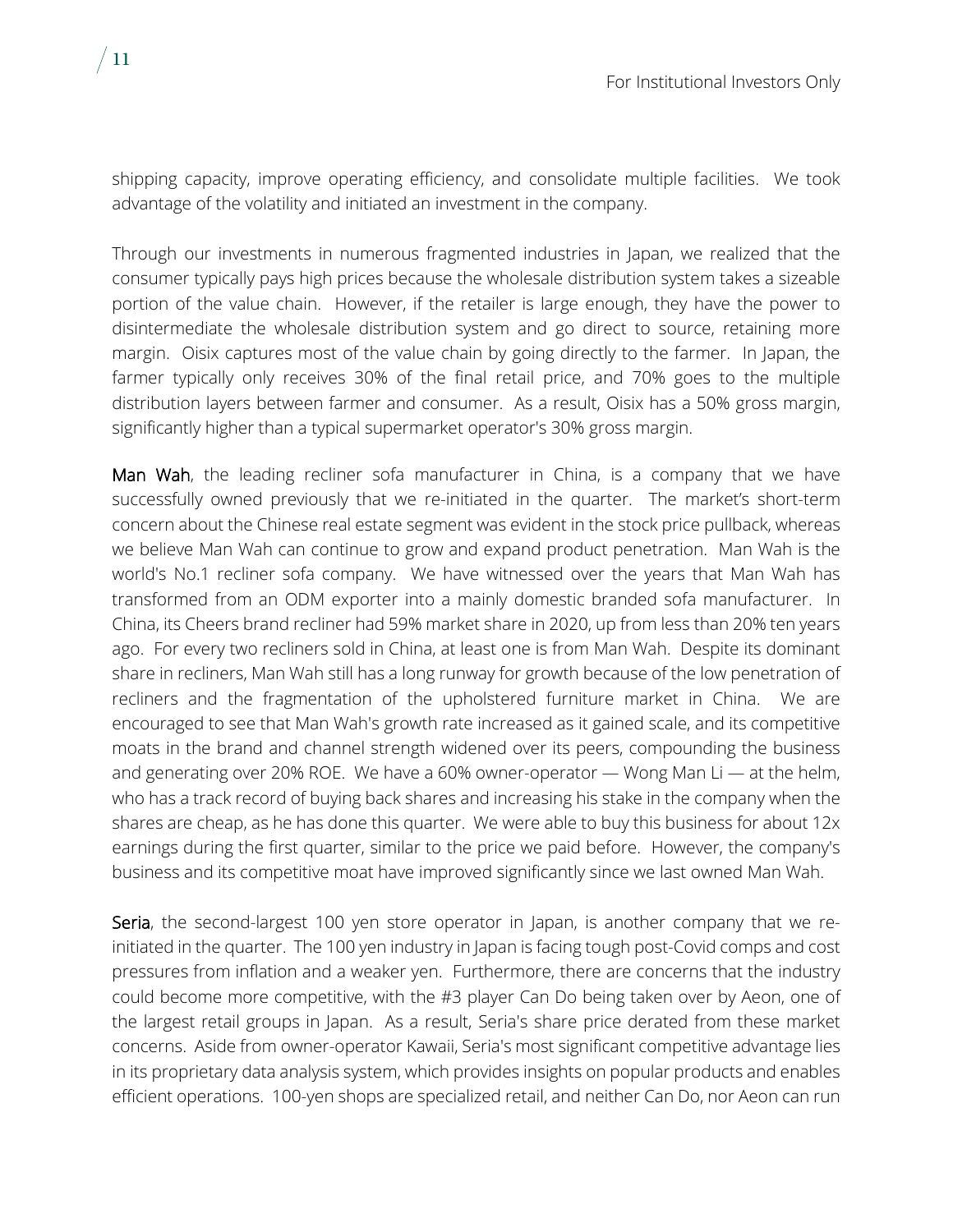this format well. While Aeon could provide some good store locations to Can Do, we do not think the competitive landscape will be altered materially. Seria's industry-leading operating margins, ample net cash, and positive FCF enables the company to bear near-term cost pressure and emerge stronger as the industry grows and consolidates. Adding to our comfort is the management team led by CEO Eiji Kawai, whose family owns around 30%, and the recent initiation of a share buyback program for the first time to take advantage of this opportunity. We paid below 12x maintenance FCF, an even more attractive price than when we first owned Seria.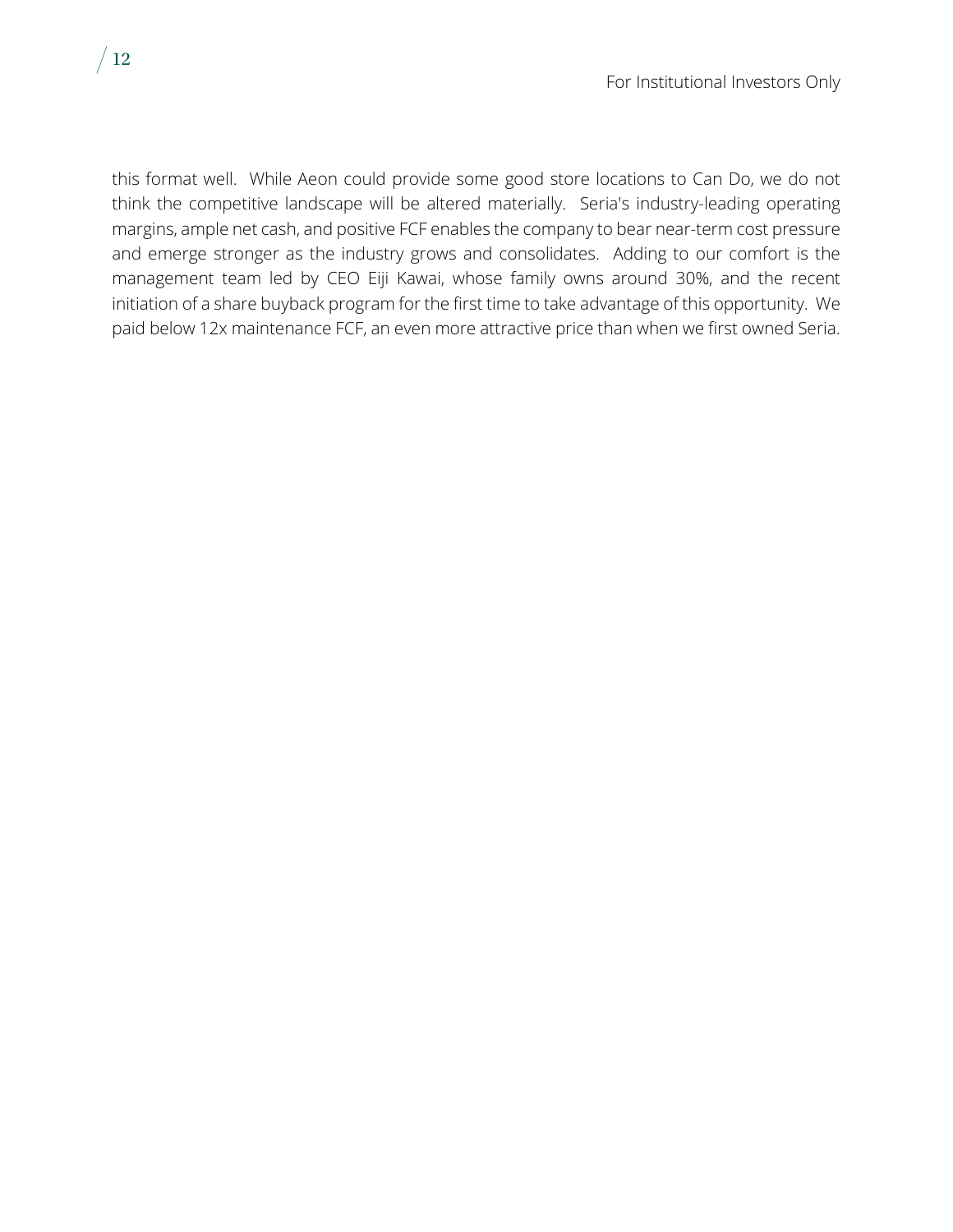| <b>1Q22</b>              |                                            |                        |  |  |  |  |  |
|--------------------------|--------------------------------------------|------------------------|--|--|--|--|--|
|                          | Contribution<br>to Portfolio<br>Return (%) | Total<br>Return<br>(%) |  |  |  |  |  |
| <b>Top Five</b>          |                                            |                        |  |  |  |  |  |
| CK Hutchison             | $+0.57$                                    | $+14$                  |  |  |  |  |  |
| Undisclosed              | $+0.41$                                    | $+39$                  |  |  |  |  |  |
| Oisix ra Daichi          | $+0.39$                                    | $+30$                  |  |  |  |  |  |
| CK Asset                 | $+0.23$                                    | $+7$                   |  |  |  |  |  |
| New World Development    | $+0.16$                                    | $+5$                   |  |  |  |  |  |
| <b>Bottom Five</b>       |                                            |                        |  |  |  |  |  |
| Redbubble                | $-1.61$                                    | $-51$                  |  |  |  |  |  |
| Melco International      | $-1.37$                                    | $-24$                  |  |  |  |  |  |
| L'Occitane               | $-1.31$                                    | $-20$                  |  |  |  |  |  |
| Gree Electric Appliances | $-0.84$                                    | -13                    |  |  |  |  |  |
| Prosus                   | $-0.68$                                    | $-35$                  |  |  |  |  |  |

CK Hutchison (CKH), a conglomerate of telecommunications, health & beauty, infrastructure, and global ports, was a top contributor for the quarter. It reported a solid full-year 2021 result with overall revenue up 10% YoY and EBITDA up 15% YoY. The port division had the strongest recovery, with profits already above the pre-Covid levels, and the positive momentum is holding up in 2022. The retail business benefited from a low base in 2020, with stores in Western Europe outperforming those in China. The resurgence of Omicron in China will put further pressure on the recovery of store performance in the region. The telecom division had profits decline by mid-single digits in local currencies, mainly driven by Italy, where competition continued to intensify, and the wholesale revenue from Iliad Italia declined after Iliad built its network. What is encouraging is that the UK regulator has indicated its intention to de-emphasize the number of players in the market, which may open up consolidation opportunities that will benefit 3 UK. In March, CKH finally obtained conditional approval for its UK tower sale to Cellnex, the biggest and last tranche of six tower asset disposal deals first announced in 2020. Upon completion, the UK telecom tower disposal will bring in 3.7 billion euros, representing around 15% of the current market cap of CKH. Management has indicated that a portion of the proceeds will be used for share buyback, which is an excellent, value accretive use of proceeds at the current 7x earnings, 5% dividend yield of CKH.

CK Asset (CKA), the Hong Kong and China real estate and global infrastructure company, was a top contributor for the quarter. CKA announced full-year results with a final dividend above investor expectations. The total dividend for 2021 recovered to above pre-Covid level in 2019. Both development property and investment property businesses were largely on track with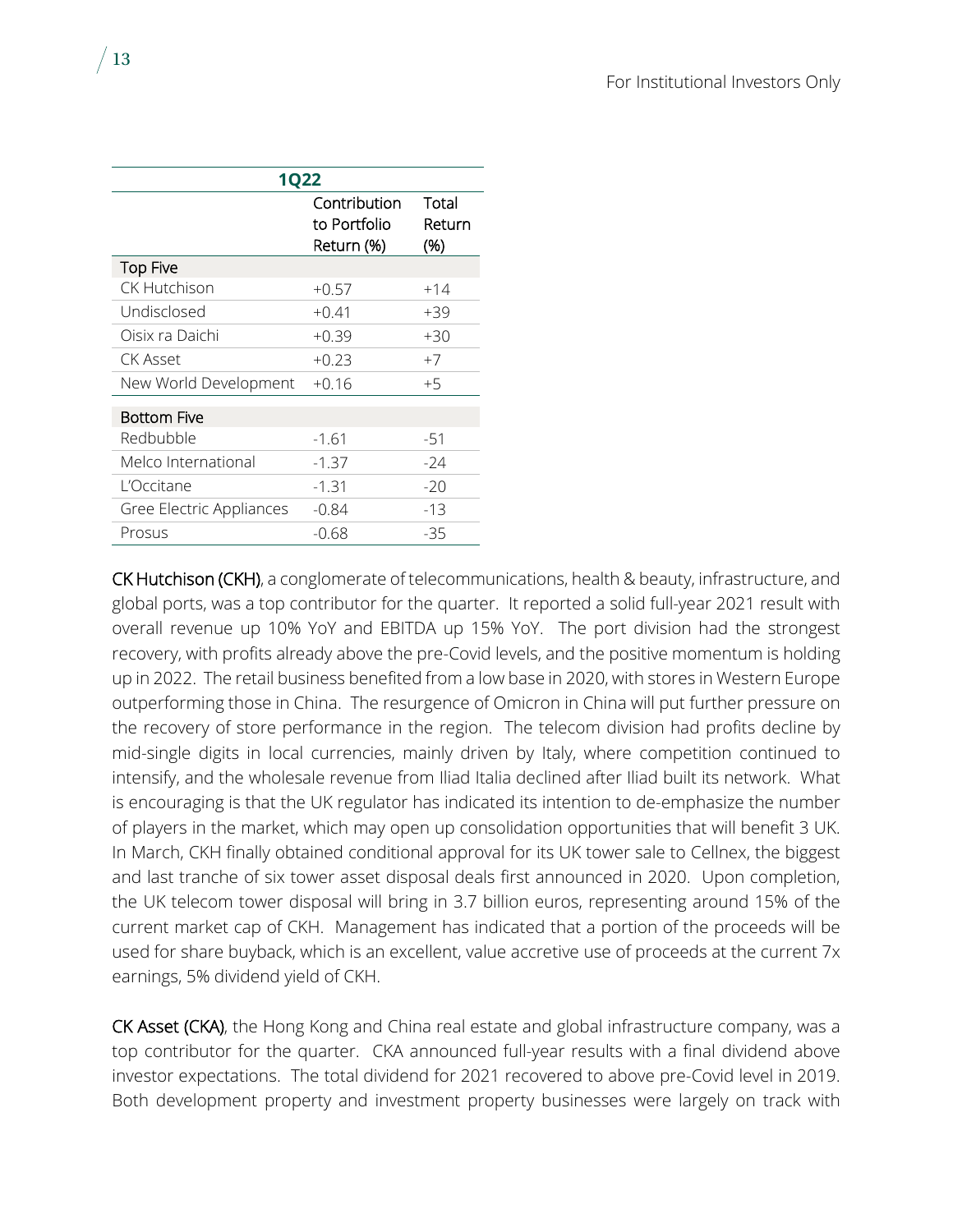expectations. Losses from UK pub operations greatly narrowed last year compared to 2020. Barring a further lockdown in the UK, this division should start to contribute profits in 2022. In March, CKA sold a London office tower - 5 Broadgate - to the Korean National Pension Service for £1.2 billion or less than a 4% cap rate. This is above our appraisal and the total return from this building over a less than four-year holding period is 45% ROI. Together with the aircraft leasing business disposal announced in December last year, asset sale proceeds would provide enough cash for the company to launch more aggressive shareholder return activities or engage in other value accretive transactions. CKA also confirmed that parties had expressed an interest in London electricity distributor UK Power Networks Holdings Limited during the quarter. CKA's 20% equity interest in the rumored enterprise value offer of £15 billion is equivalent to about 10% of CKA's market capitalization.

Redbubble, the leading print-on-demand marketplace operator, was a detractor for the quarter. The company posted weak first-half results, which led to a strong sell-down of the stock. Its revenue was broadly in-line with expectations, but its EBITDA was significantly below, driven by lower gross margin, higher paid acquisition costs, and higher operating costs. Redbubble's gross profit margin deteriorated by 270bps on a YoY basis to 36% in the second quarter due to cost inflation and unfavorable product mix. Gross profit after paid acquisition margin in the quarter also fell to 20% as paid acquisition costs as a percentage of marketplace revenue recorded an all-time high. This was the result of the company increasing customer acquisition spending and promotional activities amidst intensified competition. Management downgraded the topline guidance from slightly above fiscal year June 2021 underlying marketplace revenue to slightly below the fiscal year 2021 underlying marketplace revenue, further disappointing the market. However, management reiterated its medium-term target of \$1.25 billion in marketplace revenue and a 13-18% EBITDA margin. The market is skeptical of Redbubble's execution capability to deliver the results, but based on our conversations with the management team and our network, we think the management team is solid, and continued new hires will add more expertise to the fast-growing business in a large, underpenetrated TAM.

Interestingly, one of our Macau holdings, MGM China was a contributor, while Melco International was a top detractor. Both the companies did well operationally among their peer group, reporting strong fourth-quarter results beating our expectations. MGM China continues to gain market share in the all-important premium mass segment. Melco was the best Macau casino operator in terms of sequential EBITDA improvements in 4Q21, thanks to its solid mass operations and tight cost controls. Both the companies have strong liquidity and can sustain cash burn for over two years under an unlikely zero revenue scenario. However, these quarterly results are not relevant when the demand is subdued due to Covid-related travel restrictions in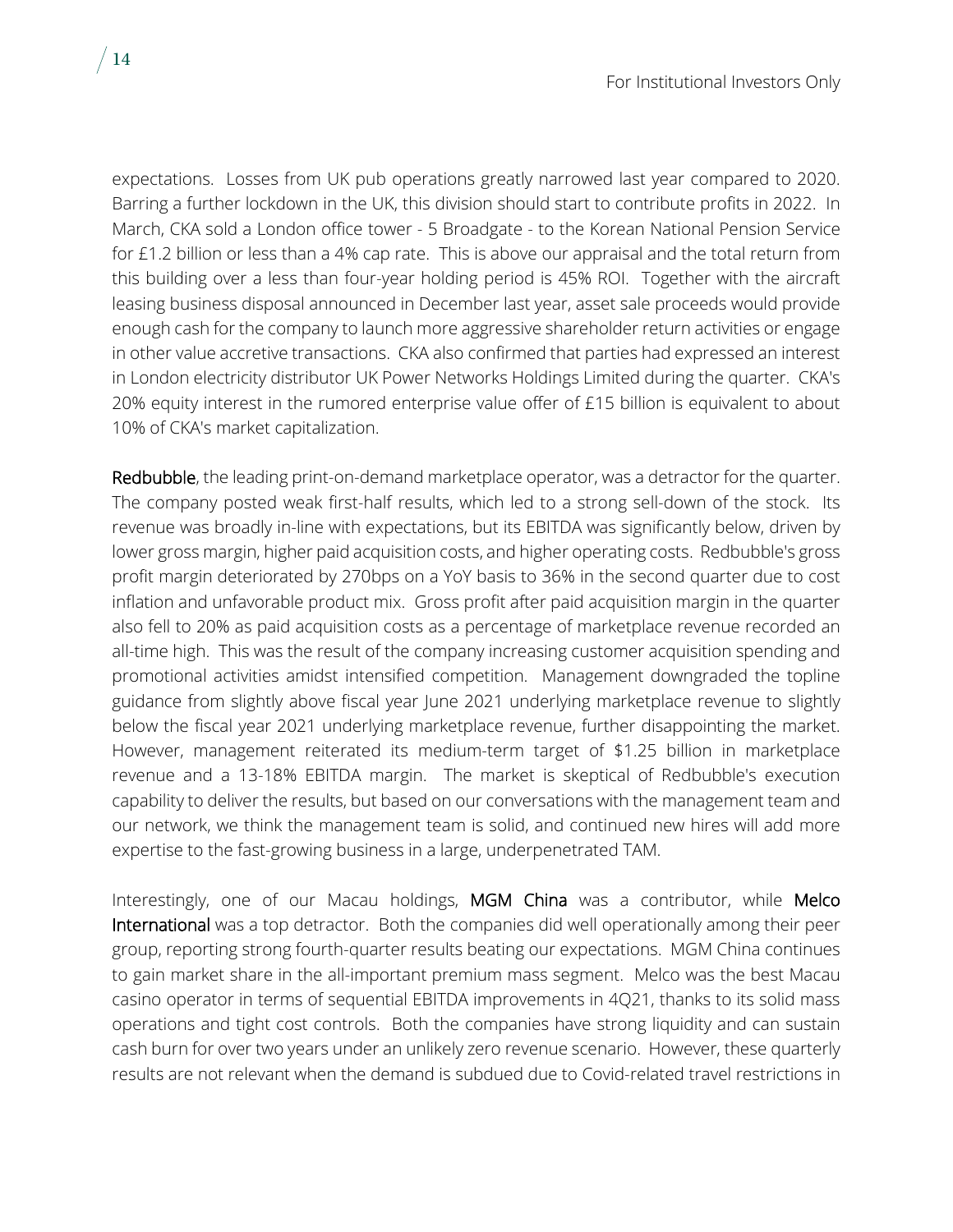the Greater China region. Melco CEO Lawrence Ho shared a cautious outlook on the near-term reopening prospects given ongoing Covid resurgence in China and its zero-Covid policy.

While the underlying fundamentals are exactly the same for both of our Macau holdings, the key reason for the divergence in their stock price performance is negative sentiment related to ADR delisting risk for Melco Resorts. We own Hong Kong-listed Melco International whose subsidiary Melco Resorts (MLCO) is listed in the US. MLCO has a Hong Kong auditor, and the US Public Company Accounting Standards Board (PCAOB) cannot conduct inspections in Hong Kong. As of today, we do not see any near-term delisting risk, and the issue needs to be resolved before the 2024 annual report filings. Even in the case of delisting, there are realistic solutions, such as listing the stock on the Hong Kong stock exchange or merging with Melco International. Many scenarios are value-neutral to value accretive, so we see the current valuation as unwarranted.

While the timing of travel resumption remains unclear, we remain confident that the long-term demand for Macau and gaming is solid. Macau will be the biggest beneficiary of Chinese outbound tourism. It will benefit further from China's government development of the Greater Bay Area. Both MGM China and Melco should enjoy stronger growth than peers with their leading position in the premium mass segment.

L'Occitane International, the natural and organic-based beauty products company, was a detractor in the quarter after being the top contributor in the fourth quarter and 2021. L'Occitane was affected by the severe outbreak of Covid in Hong Kong in February, resulting in the strictest social distancing measures to date. This was followed by the worst outbreak of Covid and overall consumption slowdown in Mainland China in March. Hong Kong and Mainland China are L'Occitane's largest markets, accounting for about 26% of the company's sales and an even larger share of profits. Furthermore, Russia accounts for about 3% of group revenues. Being a Hong Kong-listed company, L'Occitane was caught in the violent downdraft of the Hong Kong capital markets. However, we remain confident in L'Occitane's long-term prospects. Growth should accelerate when Covid lockdowns ease in Hong Kong and Mainland China.

Gree Electric Appliances, the dominant air conditioner manufacturer in China, was a top detractor for the quarter. Rising raw material prices (copper) and relatively weak consumer demand are challenges facing the air conditioner industry in China. Since March, the Covid resurgence and lockdown across several cities has added near-term pressure on the industry. The good news is that the industry's competitive landscape is stable, and the leading players are all increasing prices to pass on the cost pressure. In addition, Gree has consolidated Dun'An, one of its upstream component suppliers, which should create additional savings and synergies along the supply chain. With over US\$10 billion in net cash, industry-leading operating margins,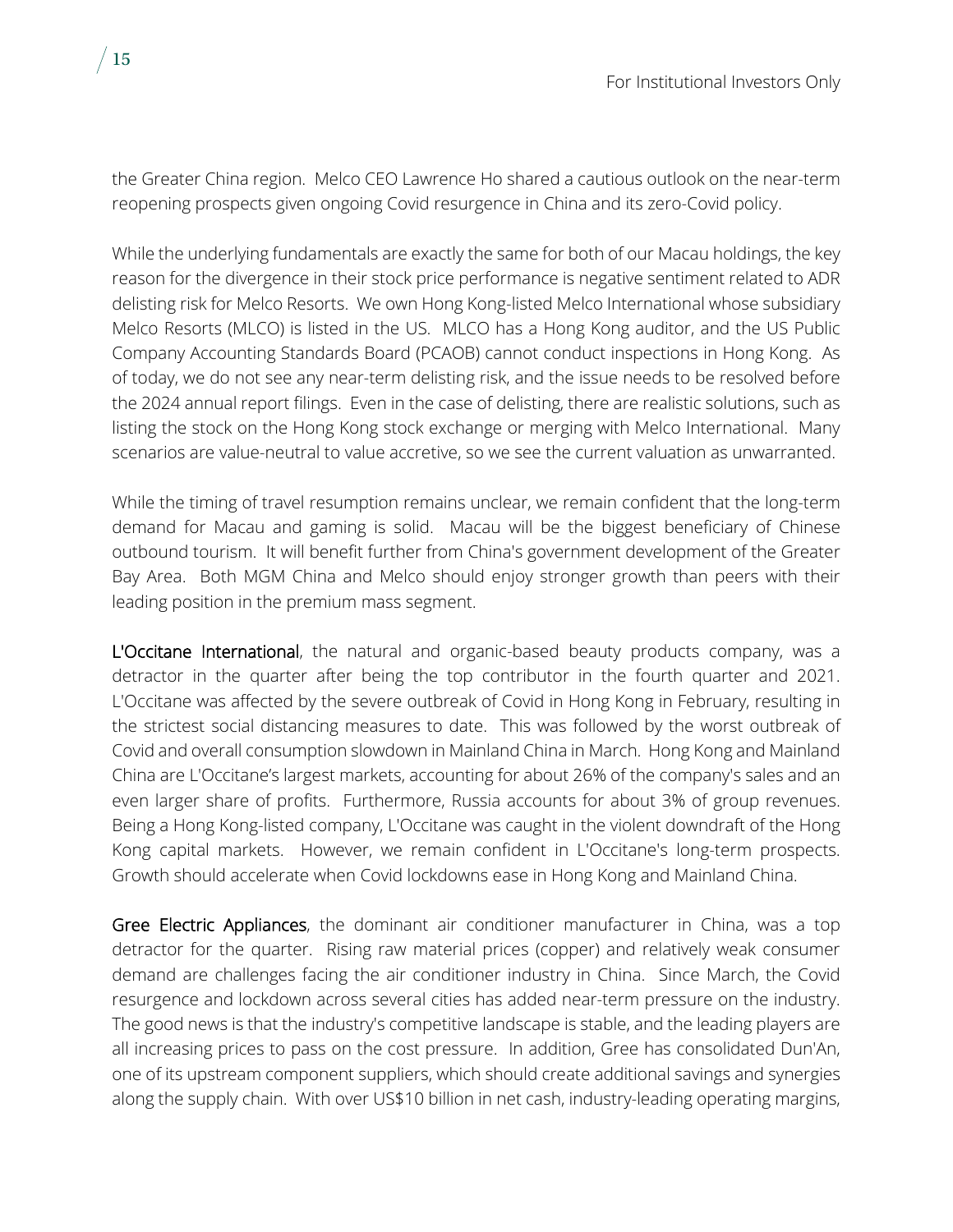and positive FCF, Gree should be able to navigate through the current industry headwinds. In January, Gree also announced its shareholder return plan for the next three years, including twice a year dividend distributions and a 50% dividend payout ratio floor. The stock is trading at a 7% yield, and we think there is further room for the company to announce another share buyback program this year after buying 8.7% of the company from the past three programs.

Prosus, a global consumer internet group, was a top detractor for the quarter. Tencent, which accounts for 85% of Prosus's NAV, has faced pressures from weak macro and regulatory headwinds. High base effects and proactive initiatives to reduce minors' game play temporarily slowed down Tencent's domestic game growth, despite its international game business growing strongly. The regulatory crackdown on the after-school tutoring sector and reduced ads inventory impacted Tencent's ads businesses. In contrast, Tencent made solid progress with new initiatives, increasing viewership, user time spent in video accounts, and strong user growth in SaaS. We believe in Tencent's long-term sustainable growth with intrinsic capabilities and strong dominance across business lines despite short-term headwinds. Meanwhile, geopolitical risk and rising interest rates have impacted Prosus's global e-commerce portfolio NAV. Prosus has exposure to Russia through Avito, the leading classifieds business in Russia. Avito accounts for a low single-digit percentage of NAV, but a more meaningful 20% of group FCF. Additionally, higher interest rates and tighter liquidity conditions negatively impacted valuations of longduration, high-growth, loss-making businesses such as food delivery company Delivery Hero. The company remains confident that its balance sheet can support incremental investments at much better valuations today while maintaining an investment grade rating. The NAV discount has widened to record highs despite a sizable \$10 billion buyback in the last 12 months and the share exchange offer in August 2021. We believe this NAV discount is unwarranted and are confident that our management team is working on initiatives to narrow this discount. Our management partners Bob van Dijk (CEO) and Basil Sgourdos (CFO), personally bought a significant amount of shares in the market, highlighting their confidence in the business.

See the following pages for important disclosures.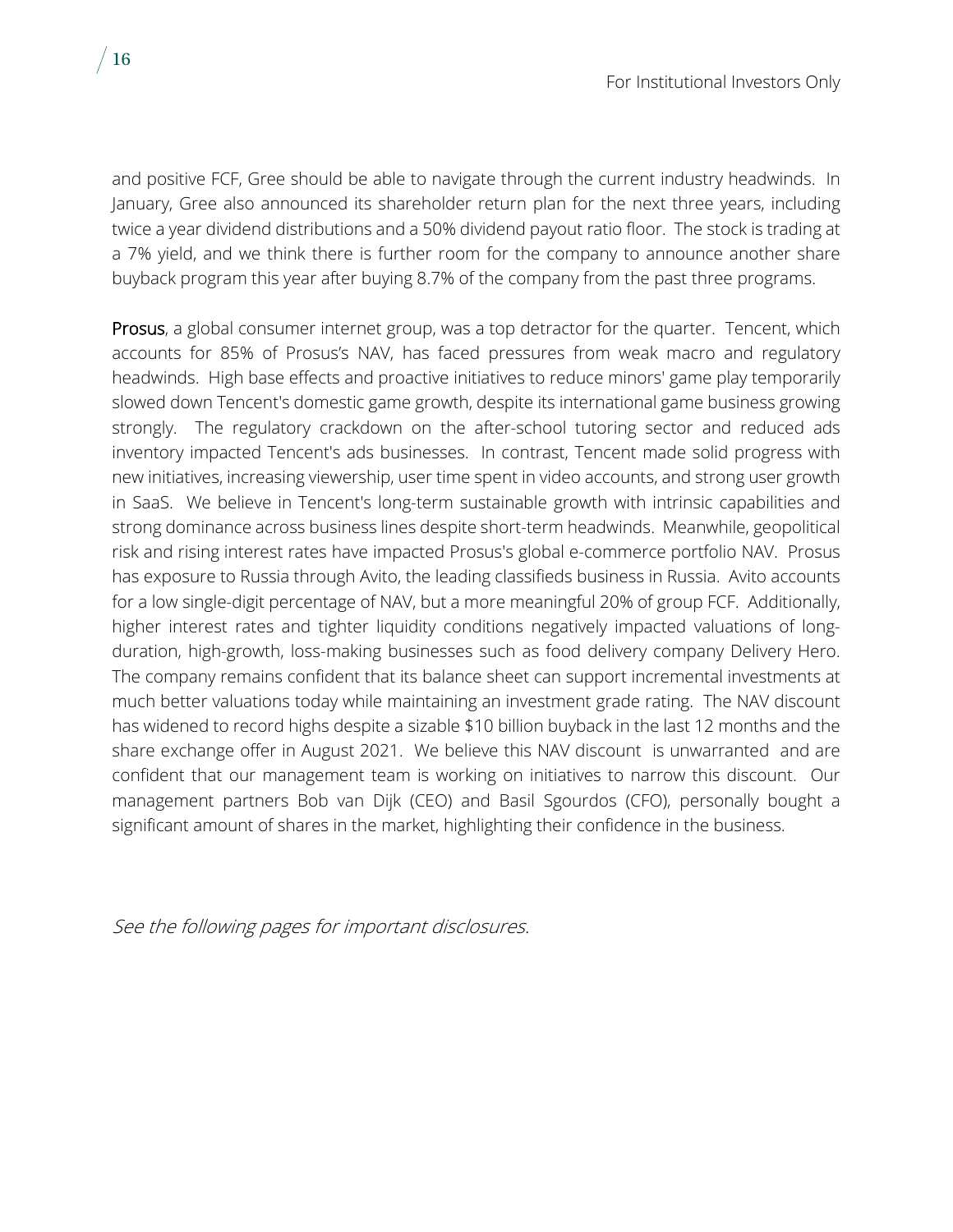This document is for informational purposes only. Further information about Southeastern Asset Management can be found in our ADV Part 2, available at www.southeasternasset.com. Statements regarding securities are not recommendations to buy or sell the securities discussed. The statements and opinions expressed are those of the author and are as of the date of this report. Holdings identified do not represent all of the securities purchased, sold, or recommended for advisory clients. Current and future holdings are subject to risk and past performance does not guarantee future results. Portfolio information is based on a sample account at March 31, 2022. Portfolio makeup and performance will vary on many factors, including client guidelines and market conditions.

P/V ("price-to-value") is a calculation that compares the prices of the stocks in a portfolio to Southeastern's appraisal of their intrinsic values. The ratio represents a single data point about a strategy and should not be construed as something more. P/V does not guarantee future results, and we caution investors not to give this calculation undue weight.

"Margin of Safety" is a reference to the difference between a stock's market price and Southeastern's calculated appraisal value. It is not a guarantee of investment performance or returns.

|       |                        |        |                       |           | MSCI AC    | <b>Annual Performance</b><br><b>Results Composite</b> |          |                   | <b>Composite</b><br>$3-Yr$ | Benchmark<br>$2-Yr$ |
|-------|------------------------|--------|-----------------------|-----------|------------|-------------------------------------------------------|----------|-------------------|----------------------------|---------------------|
|       | Total Firm   Composite |        |                       | % of Non- | Asia       |                                                       |          |                   | Annualized                 | Annualized          |
|       | Assets                 | Assets | Number                | Fee       | Pacific    |                                                       |          |                   | <b>EX-Post</b>             | <b>EX-Post</b>      |
| Year  | (USD)                  | (USD)  | of                    | Paying    | (with net  |                                                       |          | Composite         | Standard                   | Standard            |
| End   | (millions)             |        | (millions)   Accounts | Accounts  | dividends) | Gross                                                 | Net      | <b>Dispersion</b> | Deviation                  | Deviation           |
| 2021  | 10.816                 | 763    | <5                    | 0%        | $-1.5%$    | $-12.3%$                                              | $-12.9%$ | na1               | 22.1%                      | 14.8%               |
| 2020  | 10.270                 | 824    | $<$ 5                 | 0%        | 19.7%      | 13.6%                                                 | 12.8%    | na1               | 21.9%                      | 16.3%               |
| 2019  | 12.481                 | 603    | < 5                   | 0%        | 19.4%      | 20.2%                                                 | 19.3%    | na1               | 17.1%                      | 11.7%               |
| 2018  | 13,881                 | 377    | $<$ 5                 | 0%        | $-13.5%$   | $-21.0%$                                              | $-21.7%$ | na1               | 16.9%                      | 12.3%               |
| 2017  | 18.203                 | 157    | <5                    | 0%        | 31.7%      | 41.4%                                                 | 40.1%    | na1               | 17.0%                      | 12.7%               |
| 2016  | 19,302                 | 111    | $<$ 5                 | 0%        | 4.9%       | 13.0%                                                 | 12.0%    | na1               | na2                        | na2                 |
| 2015  | 20,315                 | 98     | <5                    | 0%        | $-2.0\%$   | $-2.0%$                                               | $-2.8%$  | na1               | na <sub>2</sub>            | na2                 |
| 2014* | 30.542                 | 19     | <5                    | 100%      | $-2.5%$    | $-5.3%$                                               | $-5.3%$  | na1               | na2                        | na <sub>2</sub>     |

Asia Pacific Equity Composite Annual Disclosure Presentation

\*Composite and benchmark performance are for the period 11/01/14 through 12/31/14

na1 - Information is not statistically meaningful due to an insufficient number of portfolios in the composite for the entire year.

na2 - Information is not statistically meaningful due to an insufficient period of time.

Institutional Asia Pacific Equity Composite - Portfolios included in this composite invest in securities in Asia Pacific markets. These markets include developed and emerging markets in Asia or the Pacific region, including Japan, Australia and New Zealand which the manager deems eligible. These portfolios normally contain 15-25 holdings. Country, industry weightings and market cap size are a by-product of bottom-up investment decisions. Cash is a by-product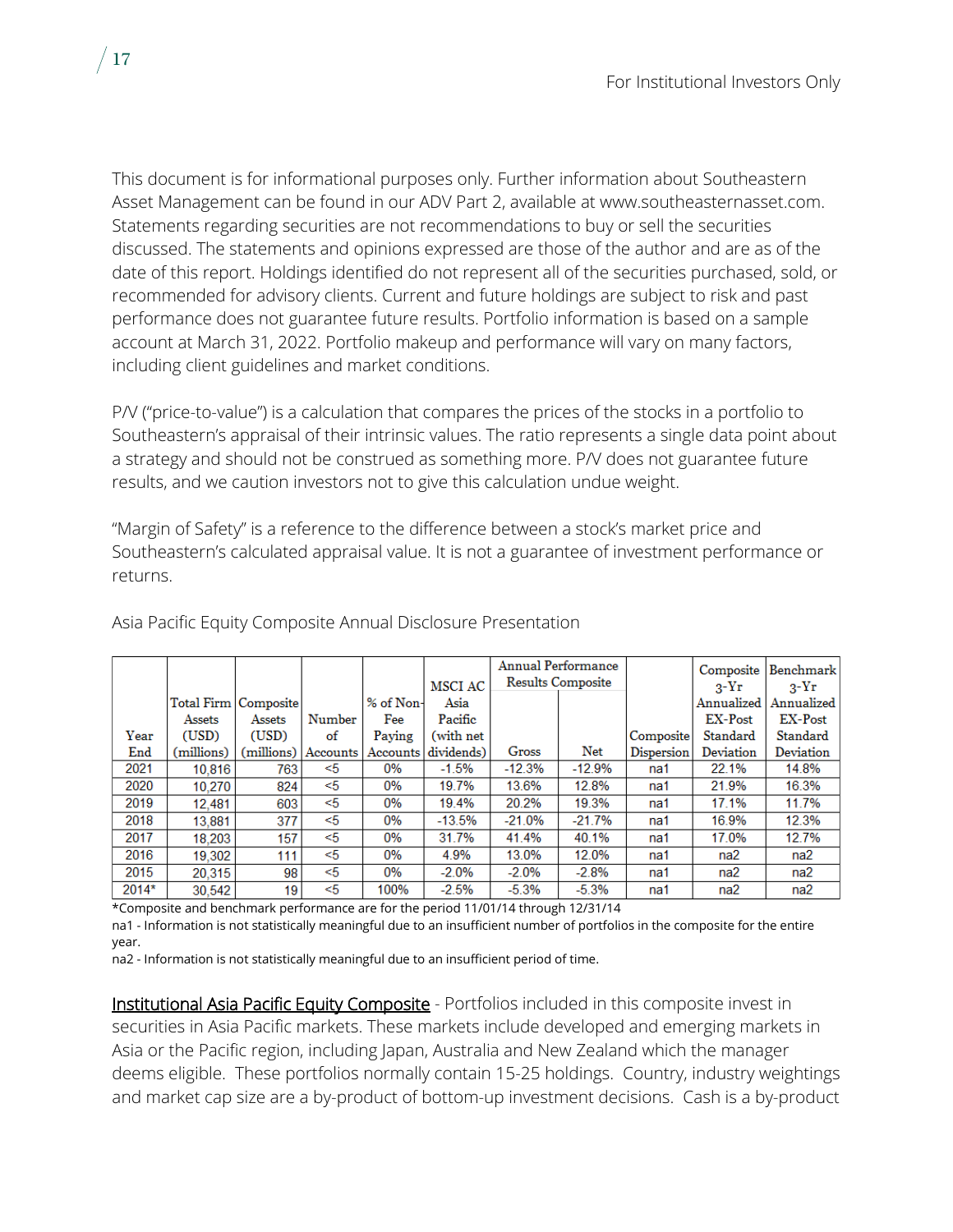of a lack of investment opportunities that meet Southeastern's criteria. The benchmark used for comparison is the MSCI All-Country Asia Pacific Index with net dividends.

Southeastern Asset Management, Inc. claims compliance with the Global Investment Performance Standards (GIPS®) and has prepared and presented this report in compliance with the GIPS standards. Southeastern Asset Management, Inc. has been independently verified for the periods January 1, 2001 through December 31, 2021. A firm that claims compliance with the GIPS standards must establish policies and procedures for complying with all the applicable requirements of the GIPS standards. Verification provides assurance on whether the firm's policies and procedures related to composite and pooled fund maintenance, as well as the calculation, presentation, and distribution of performance, have been designed in compliance with the GIPS standards and have been implemented on a firmwide basis. The Institutional Asia Pacific Equity Composite has had a performance examination for the periods November 1, 2014 through December 31, 2021. The verification and performance examination reports are available upon request.

GIPS® is a registered trademark of CFA Institute. CFA Institute does not endorse or promote this organization, nor does it warrant the accuracy or quality of the content contained herein.

Southeastern is an independent investment management firm that is not affiliated with any parent organization. Southeastern invests primarily in equities.

Results are based on fully discretionary portfolios under management that are managed without regard to tax considerations. Past performance is not indicative of future results.

A list of composite descriptions, a list of limited distribution pooled fund descriptions, and a list of broad distribution pooled funds are available upon request.

The U.S. dollar is the currency used to express performance. Returns are presented gross and net of management and performance fees and include the reinvestment of income. Dividends are recorded either gross or net of foreign withholding taxes based on the treatment of these taxes by the accounts' custodian. Net of fee performance is calculated using actual management and performance fees. The annual composite dispersion presented is an asset-weighted standard deviation calculated for the portfolios in the composite the entire year. Composite dispersion and 3 year annualized ex-post standard deviation are reported using gross returns. Policies for valuing investments, calculating performance, and preparing GIPS Reports are available upon request.

The investment management fee schedule for accounts with a market value less than \$100 million is 1.15% on the first \$50 million and 1.00% on the next \$50 million. The fee schedule